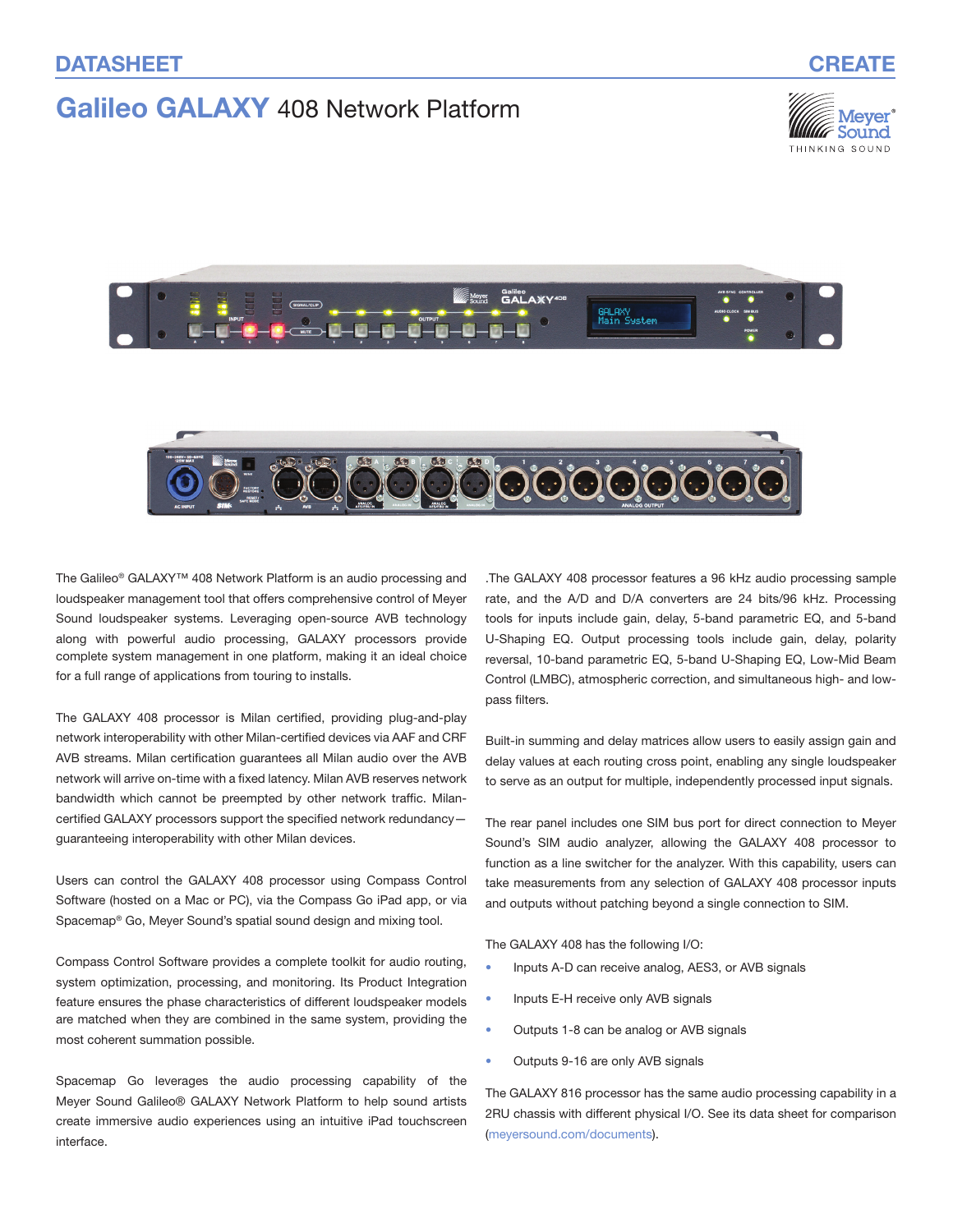#### FEATURES AND BENEFITS

- Complete system control, optimization, and monitoring with Compass Control Software for Mac and Windows-based computers
- Mobile system control, optimization, and monitoring with the Compass Go application for iPad
- Spatial sound design and mixing with the Spacemap Go application for iPad
- 5-band U-shaping on inputs and outputs
- 5-band parametric EQ on inputs and 10-band parametric EQ on outputs
- High/low pass filters with slopes up to 48 dB per octave
- Fixed low latency system
- Optional asynchronous sample rate converters for AES3 inputs
- Cross point delay and summing matrix
- Low-Mid Beam Control
- Atmospheric correction filters
- Interoperability with other Milan-certified third party hardware, which includes:
	- Support for redundant AVB networks, allowing for fail-over without audio interruption
	- Communication of AVB timing data and audio signals via AAF packets (AVTP Audio Format)
	- Communication of AVB clock signals via CRF packets (Clock Reference Format)
	- Ability to synchronize multiple AVB signals across multiple GALAXY processors
- Selectable input and output voltage scaling make it compatible with most consoles
- Integrates with the SIM Audio Analyzer System
- User-selectable AVB output points for routing measurement signals to other calibration tools
- Access protection policies can restrict the GALAXY processor settings accessible to each operator
- Easily integrates with third-party controllers, such as AMX and Crestron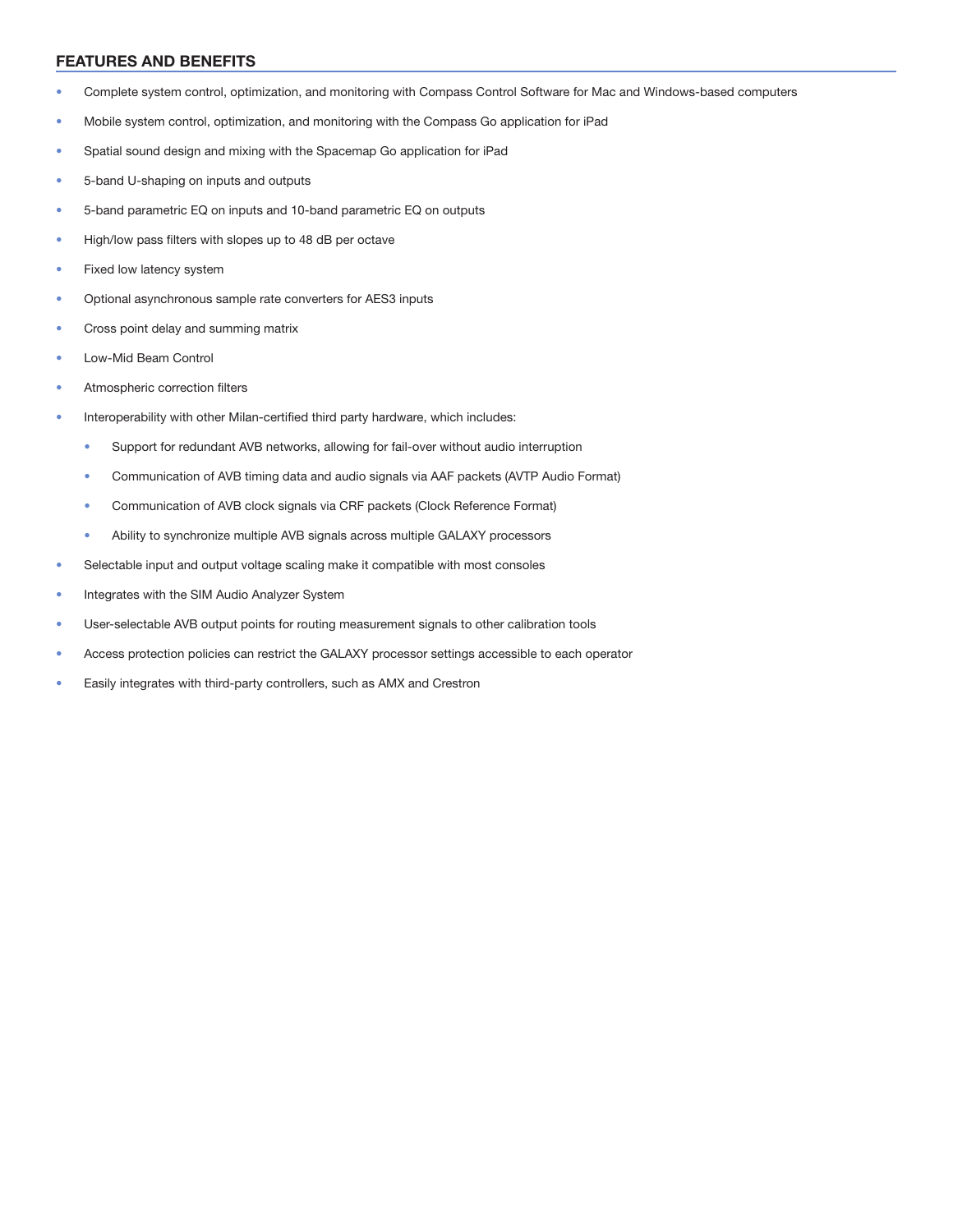## SPECIFICATIONS

| <b>INPUTS</b>                                    |                                                                                                                                                                                                                                                |
|--------------------------------------------------|------------------------------------------------------------------------------------------------------------------------------------------------------------------------------------------------------------------------------------------------|
| <b>Input Connectors</b>                          | 4 gold-plated XLR-F, 2 RJ-45 network ports                                                                                                                                                                                                     |
| <b>Audio Input</b>                               | 4 processed inputs selectable as analog, AES3 or AVB, 4 processed AVB only inputs, plus 24 AVB unprocessed<br>matrix inputs                                                                                                                    |
| <b>AVB Audio Sinks</b>                           | 8, each capable of receiving an AVB Audio Stream Input                                                                                                                                                                                         |
| <b>AVB Audio Stream Input Format</b>             | AAF PCM-INT-32, 96 kHz or 48 kHz, 1 to 8 channels per stream                                                                                                                                                                                   |
| <b>AVB Clock Sink</b>                            | 1, capable of receiving an AVB Clock Stream Input                                                                                                                                                                                              |
| <b>AVB Clock Stream Format</b>                   | 48 kHz CRF stream (interval equals 96, or 2 msec) and 1 timestamp per protocol data unit, single channel stream                                                                                                                                |
| Selectable Maximum Input Level                   | +16 dBu or +26 dBu BAL (input impedance 10 $k\Omega$ BAL)                                                                                                                                                                                      |
| <b>Front Panel Metering</b>                      | 4-segment LED ladder meters on each input                                                                                                                                                                                                      |
| <b>Input Processing</b>                          | Gain, 500 ms delay range at each input (non-fading), 5-band parametric EQ, 5-band U-Shaping EQ                                                                                                                                                 |
| <b>OUTPUTS</b>                                   |                                                                                                                                                                                                                                                |
| <b>Output Connectors</b>                         | 8 gold-plated XLR-M, 2 RJ-45 network ports                                                                                                                                                                                                     |
| <b>Analog Audio Outputs</b>                      | Processed outputs 1–8 on connectors 1–8, (9-16 AVB outputs only)                                                                                                                                                                               |
| <b>AVB Audio Sources</b>                         | 6, each capable of transmitting an 8-channel AVB Output Stream                                                                                                                                                                                 |
| <b>AVB Stream Audio Output Format</b>            | Six AAF streams of 8 channels each:<br>4 streams at 96 kHz PCM-INT-32 (Outputs 1-8, 9-16, SIM, and Input Splits A-H)<br>2 streams at 48 kHz PCM-INT-32 (Duplicate Outputs 1-8 and 9-16)                                                        |
| <b>AVB Clock Stream Format</b>                   | 48 kHz CRF stream (interval equals 96, or 2 msec) and 1 timestamp per protocol data unit, single channel stream                                                                                                                                |
| <b>Maximum Output Level</b>                      | +16 dBu or +26 dBu (selectable) $2 k\Omega$ BAL (5 looped self-powered loudspeakers)                                                                                                                                                           |
| <b>Output Impedance</b>                          | 50 $\Omega$ BAL (25 $\Omega$ per leg)                                                                                                                                                                                                          |
| <b>Recommended Minimum Load</b>                  | 10 looped self-powered loudspeakers (net load = $1 k\Omega$ BAL)                                                                                                                                                                               |
| <b>Absolute Minimum Load</b>                     | $600 \Omega$                                                                                                                                                                                                                                   |
| <b>Front Panel Metering</b>                      | LED lights: green to indicate signal presence; red for clipping on each output                                                                                                                                                                 |
| <b>Output Processing</b>                         | Gain, 2000 ms delay range, polarity reversal, 10-band parametric EQ, 5-band U-Shaping EQ, Product<br>Integration, Low-Mid Beam Control, atmospheric correction, simultaneous low- and high-pass filters with slopes<br>up to 48 dB per octave. |
| <b>MATRIX</b>                                    |                                                                                                                                                                                                                                                |
| <b>Summing Matrix</b>                            | Sparse 32 x 16 Summing Matrix (up to 232 of 512 cross points can be set simultaneously)                                                                                                                                                        |
| <b>Delay Matrix</b>                              | Sparse 32 x 16 Delay Matrix; 500 ms delay range at each cross point (non-fading)                                                                                                                                                               |
| <b>PROCESSING</b>                                |                                                                                                                                                                                                                                                |
| <b>Digital Conversion</b>                        | 24-bit resolution, 96 kHz sample rate                                                                                                                                                                                                          |
| <b>Internal Processing</b>                       | 24-bit resolution, 96 kHz                                                                                                                                                                                                                      |
| Processor                                        | FPGA-based audio processing                                                                                                                                                                                                                    |
| <b>NETWORK CONNECTORS</b>                        |                                                                                                                                                                                                                                                |
| <b>Network Control</b>                           | Two RJ-45 ports for single or redundant networks                                                                                                                                                                                               |
| <b>SIM</b>                                       | One SIM 3 bus port to link the GALAXY 408 processor to the SIM audio analyzer                                                                                                                                                                  |
| <b>AC POWER</b>                                  |                                                                                                                                                                                                                                                |
| Connector                                        | PowerCON 20                                                                                                                                                                                                                                    |
| <b>Operating Voltage Range</b>                   | 100-240 VAC, 50-60 Hz                                                                                                                                                                                                                          |
| <b>CURRENT DRAW</b>                              |                                                                                                                                                                                                                                                |
| <b>Idle Current</b>                              | 115 VAC: 0.229 A rms; 230 VAC: 0.162 A rms; 100 VAC: 0.256 A rms                                                                                                                                                                               |
| Maximum Long - Term Continuous Current (>10 sec) | 115 VAC: 0.306 A rms; 230 VAC: 0.195 A rms; 100 VAC: 0.343 A rms                                                                                                                                                                               |
| <b>Inrush Current</b>                            | $<$ 20 A peak                                                                                                                                                                                                                                  |